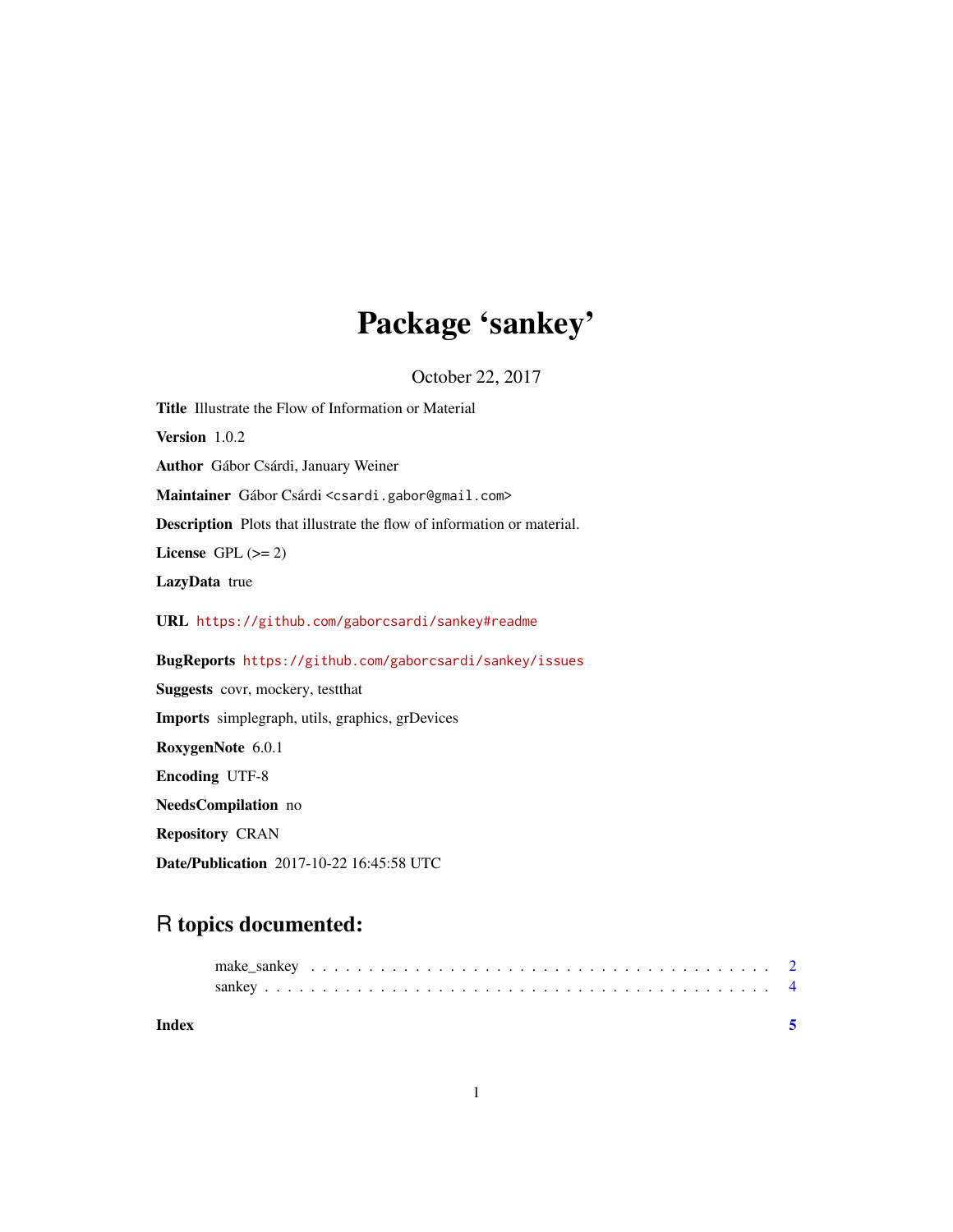<span id="page-1-1"></span><span id="page-1-0"></span>

#### Description

Create an object that describes a sankey plot

#### Usage

```
make_sankey(nodes = NULL, edges, y = c("optimal", "simple"),
 break_edges = FALSE, gravity = c("center", "top", "bottom"))
```
#### Arguments

| nodes       | A data frame of nodes on the plot, and possibly their visual style. The first<br>column must be the ids of the nodes. If this argument is NULL, then the ids of the<br>nodes are determined from edges.        |
|-------------|----------------------------------------------------------------------------------------------------------------------------------------------------------------------------------------------------------------|
| edges       | A data frame of the edges. The first two columns must be node ids, and they<br>define the edges. The rest of the columns contain the visual style of the edges.                                                |
| y           | How to calculate vertical coordinates of nodes, if they are not given in the input.<br>optimal tries to minimize edge crossings, simple simply packs nodes in the<br>order they are given, from bottom to top. |
| break_edges | Whether to plot each edge as two segments, or a single one. Sometimes two<br>segment plots look better.                                                                                                        |
| gravity     | Whether to push the nodes to the top, to the bottom or to the center, within a<br>column.                                                                                                                      |

### Details

The node and edges data frames may contain columns that specify how the plot is created. All parameters have reasonable default values.

Current list of graphical parameters for nodes:

- col Node color.
- size Node size.
- x Horizontal coordinates of the center of the node.
- y Vertical coordinates of the center of the node.
- shape Shape of the node. Possible values: rectangle, point, invisible.
- lty Lite type, see par.
- srt How to rotate the label, see par.
- textcol Label color.
- label Label text. Defaults to node name.
- adjx Horizontal adjustment of the label. See adj in the par manual.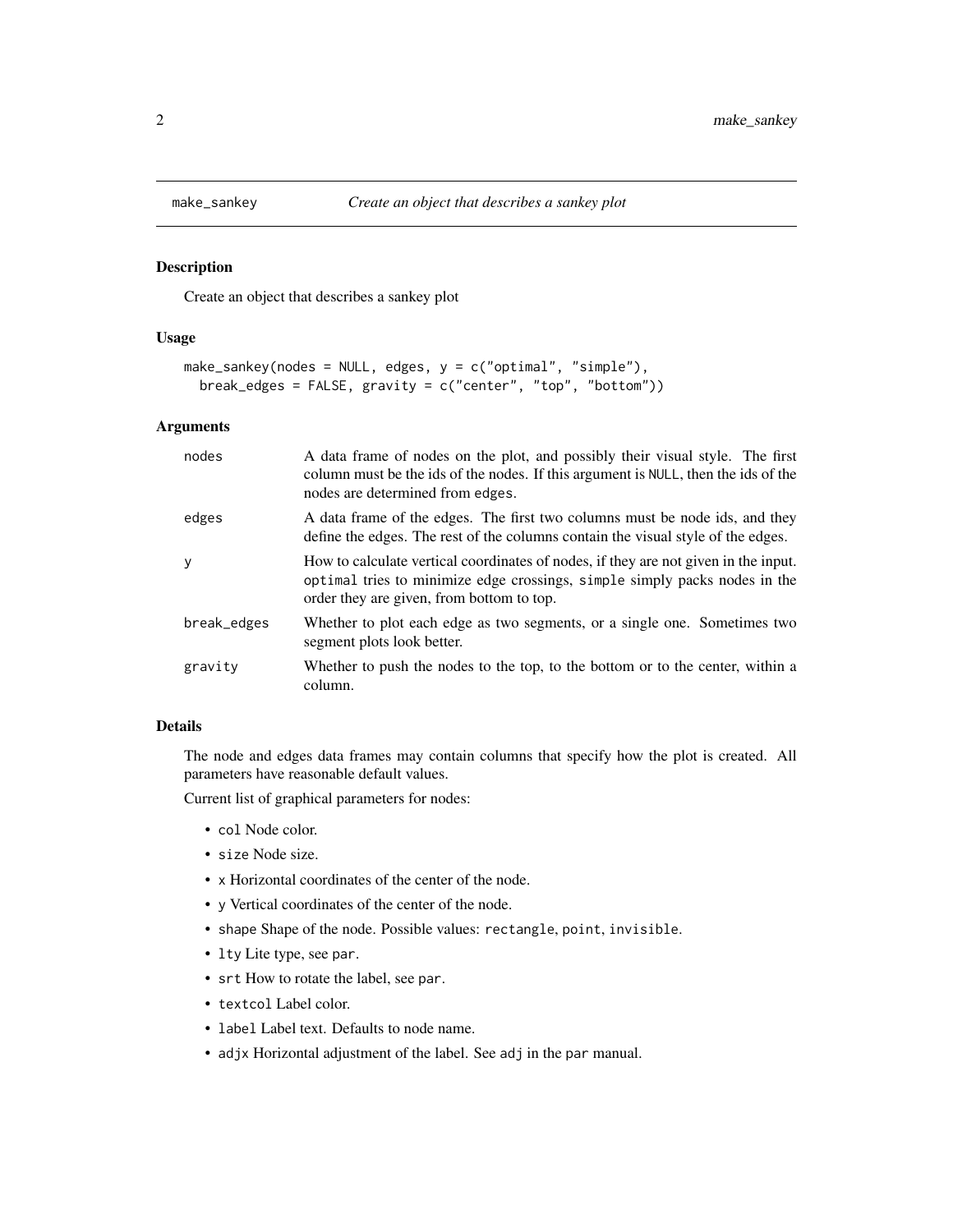#### <span id="page-2-0"></span>make\_sankey 3

- adjy Vertical adjustment of the label. See adj in the par manual.
- boxw Width of the node boxes.
- cex Label size multiplication factor.
- top Vertical coordinate of the top of the node.
- center Vertical coordinate of the center of the node.
- bottom Vertical coordinate of the bottom of the node.
- pos Position of the text label, see par.
- textx Horizontal position of the text label.
- texty Vertical position of the text label.

Current list of graphical parameters for edges:

- colorstyle Whether the to use a solid color (col), or gradient to plot the edges. The color of a gradient edges is between the colors of the nodes.
- curvestyle Edge style, sin for sinusoid curves, line for straight lines.
- col Edge color, for edges with solid colors.
- weight Edge weight. Determines the width of the edges.

#### Value

A [sankey](#page-3-1) object that can be plotted via the sankey function.x

### Examples

```
## Function calls in the pkgsnap package:
edges <- read.table(stringsAsFactors = FALSE, textConnection(
            get_deps get_description
            get_deps parse_deps
             get_deps %||%
             get_deps drop_internal
       get_description pkg_from_filename
           parse_deps str_trim
            cran_file get_pkg_type
            cran_file r_minor_version
         download_urls split_pkg_names_versions
         download_urls cran_file
         pkg_download dir_exists
         pkg_download download_urls
         pkg_download filename_from_url
         pkg_download try_download
             restore pkg_download
             restore drop_missing_deps
             restore install_order
             restore get_deps
split_pkg_names_versions data_frame
"))
pkgsnap_sankey <- make_sankey(edges = edges)
sankey(pkgsnap_sankey)
```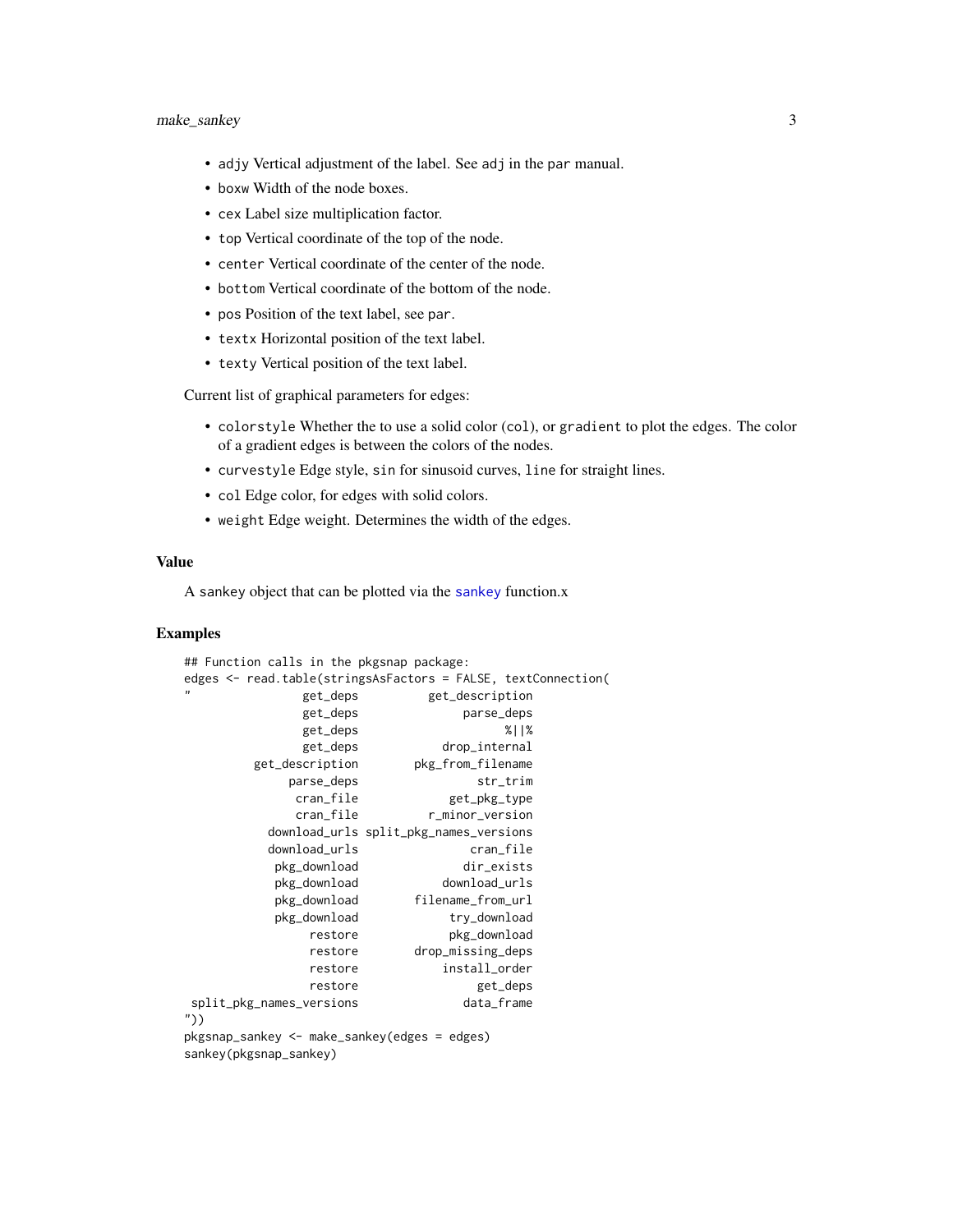```
## Some customization
nodes <- data.frame(
  stringsAsFactors = FALSE,
  id = c("snap", sort(unique(c(edges[, 1], edges[, 2]))))\mathcal{L}nodes$col <- ifelse(nodes$id %in% c("snap", "restore"), "orange", "#2ca25f")
edges$colorstyle <- "gradient"
sankey(make_sankey(nodes, edges))
```
<span id="page-3-1"></span>

sankey *Sankey Diagrams*

# Description

Sankey plots illustrate the flow of information or material. Draw a sankey plot

## Usage

```
## S3 method for class 'sankey'
plot(x, ...)
```
sankey(x, mar =  $c(0, 5, 0, 5) + 0.2, ...$ )

# Arguments

| x                       | The plot, created via make_sankey.             |
|-------------------------|------------------------------------------------|
| $\cdot$ $\cdot$ $\cdot$ | Additional arguments, ignored currently.       |
| mar                     | Margin of the plot, see mar in the par manual. |

# Value

Nothing.